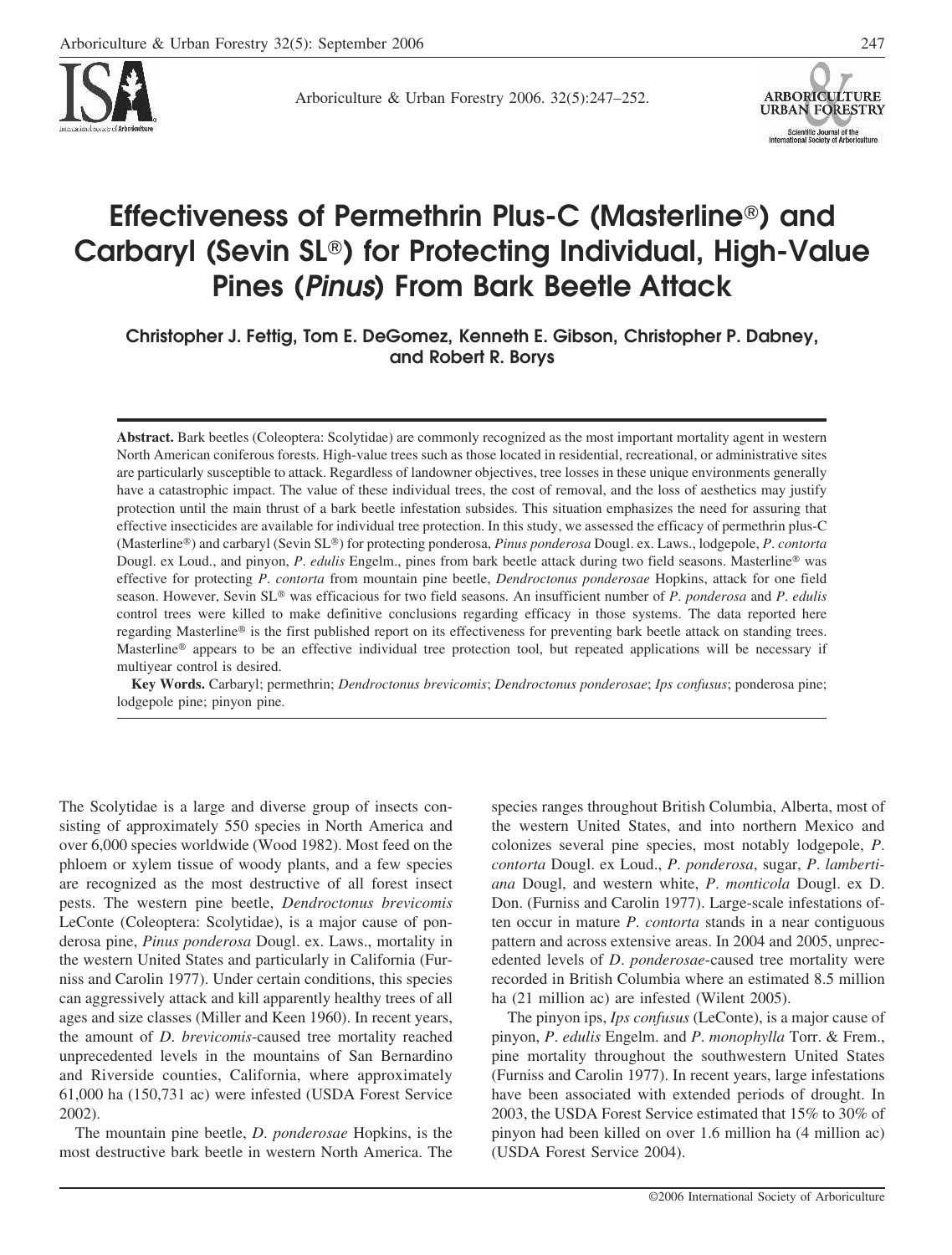High-value trees such as those located in residential, recreational (campgrounds), or administrative sites are particularly susceptible to bark beetle attack as a result of increased amounts of stress associated with drought, soil compaction, mechanical injury, or vandalism (Haverty et al. 1998). Regardless of landowner objectives, tree losses in these unique environments can have a substantial impact (McGregor and Cole 1985). The value of these trees, the cost of removal, and the loss of aesthetics may justify protecting individual trees until the main thrust of an infestation subsides. This situation emphasizes the need for assuring that effective insecticides are available for individual tree protection.

Carbaryl is considered one of the most effective and environmentally safe insecticides used to prevent bark beetle attacks (Hastings et al. 2001). In the past, several formulations have been evaluated for protection of individual trees from attack by western bark beetle species, primarily *D*. *brevicomis* and *D*. *ponderosae*. The effectiveness and residual life of 1.0% and 2.0% carbaryl (Sevimol®; Bayer Environmental Science, Montvale, NJ) for preventing successful attack of *P*. *ponderosa* by *D*. *brevicomis* have been demonstrated (Hall et al. 1982; Haverty et al. 1985). The effectiveness of 2.0% carbaryl (same formulation) was also confirmed for protecting *P*. *contorta* from *D*. *ponderosae* attack (Gibson and Bennett 1985; Page et al. 1985; Shea and McGregor 1987). These and other studies (Smith et al. 1977; McCambridge 1982) led to the registration of 2.0% Sevimol<sup>®</sup> as a preventive spray. A 1.0% suspension of carbaryl (Sevimol® and Sevin SL®; Bayer Environmental Science, Montvale, NJ) was effective for protecting *P*. *contorta* from *D*. *ponderosae* attack in Montana for at least 1 year. A 2.0% suspension was effective in protecting *P*. *ponderosa* from *D*. *brevicomis* attack in southern Idaho for 1 year (Haverty et al. 1998). Shea and McGregor (1987) evaluated the efficacy of 0.5%, 1.0%, and 2.0% carbaryl (Sevimol<sup>®</sup> and Sevin XLR®) and found all concentrations and formulations were effective for protecting *P*. *contorta* from *D*. *ponderosae* attack for at least 1 year. In south central Alaska, Werner et al. (1986) reported that carbaryl protected white, *Picea glauca* (Moench) Voss, and Lutz, *P*. *glauca* X *lutzii* Little, spruce from spruce beetle, *D*. *rufipennis* Kirby, attack for three field seasons. Berisford et al. (1981) reported that 2.0% carbaryl was ineffective for preventing southern pine beetle, *D*. *frontalis* Zimmerman, attack, which later was linked to tolerance in that beetle associated with an efficient conversion of carbaryl into metabolites and a rapid rate of excretion (Zhong et al. 1995).

Several pyrethroid insecticides are effective for protecting individual trees from bark beetle attack. In laboratory and cut-bolt bioassays, permethrin was shown to be highly toxic to *D*. *brevicomis*, *D*. *frontalis,* and *D*. *ponderosae* (Hastings and Jones 1976; Hastings et al. 1981; Smith 1982). Shea et al. (1984) examined the effectiveness of permethrin (Pounce®; FMC Corporation, Philadelphia, PA) at three rates—0.1%,

0.2%, and 0.4%—for protecting *P*. *ponderosa* from *D*. *brevicomis* attack and reported that 0.2% and 0.4% provided protection for ≈4 months. Haverty et al. (1998) examined several rates of esfenvalerate and cyfluthrin for protecting *P*. *ponderosa* and *P*. *contorta* from *D*. *brevicomis* and *D*. *ponderosae* attacks, respectively. In the Sierra Nevada, esfenvalerate (Asana XL®; E.I. du Pont de Nemours and Company, Wilmington, DE) applied at 0.025% and 0.05% provided protection of *P*. *ponderosa* for a full summer (Haverty et al. 1998). In Montana, 0.006% and 0.012% esfenvalerate were found to be ineffective for protecting *P*. *contorta* from *D*. *ponderosae* attack. However, the 0.025% rate was effective for a single field season. Cyfluthrin (Tempo 20 WP®; Bayer Environmental Science, Montvale, NJ) applied at 0.025% provided protection of *P*. *ponderosa* for one field season in Idaho, but not in California (Haverty et al. 1998). All three cyfluthrin treatments, 0.025%, 0.05%, and 0.1%, were highly effective for protecting *P*. *contorta* for two field seasons (Haverty et al. 1998). DeGomez et al. (2006) reported that 0.19% permethrin plus-C (Masterline®; Univar USA, Inc., Austin, TX) and 0.06% bifenthrin (Onyx®, FMC Corporation, Philadelphia, PA) were effective for protecting *P*. *ponderosa* bolts from successful engraver beetle, *Ips* spp., attacks. Hall (1984) examined the efficacy of carbaryl, chlorpyriphos, fenitrothion, and permethrin for preventing red turpentine beetle, *D*. *valens* LeConte, attack and reported that only 2.0% and 4.0% carbaryl and 4.0% fenitrothion were effective.

The objectives of this study were to: 1) confirm the efficacy of the registered rate of carbaryl (Sevin SL®) for protecting *P*. *ponderosa* from *D*. *brevicomis* attack (California) and *P*. *contorta* from *D*. *ponderosae* attack (Montana); 2) assess the efficacy of Sevin SL® for protecting *P. edulis* from *I*. *confusus* attack (Arizona); and 3) assess the efficacy of permethrin plus-C (Masterline®) for protecting individual, high-value trees from bark beetle attack.

#### **MATERIALS AND METHODS**

This study was conducted at three locations: 1) Shasta County, California (40.88°N, 121.65°W; 975 m [3,199 ft] elevation), 2) Beaverhead-Deerlodge National Forests, Montana (45.92°N, 121.37°W; 1966 m [6,450 ft] elevation), and 3) Coconino County, Arizona (35.23°N, 111.51°W; 2104 m [6,902 ft] elevation). At each site, four treatments were applied to each of 24 (AZ) and 30 (CA and MT) randomly selected trees: 0.2% a.i. permethrin plus-C (Masterline®), 1.0% (AZ) and 2.0% (CA and MT) a.i. carbaryl (Sevin SL®), and two separate untreated controls. One control group was used to assess bark beetle pressure during each of two field seasons (2004–2005). In Arizona, a single set of control trees was used during both field seasons. Once insecticides were mixed in the sprayer, and before treatments began, two tank samples were collected and returned to the laboratory for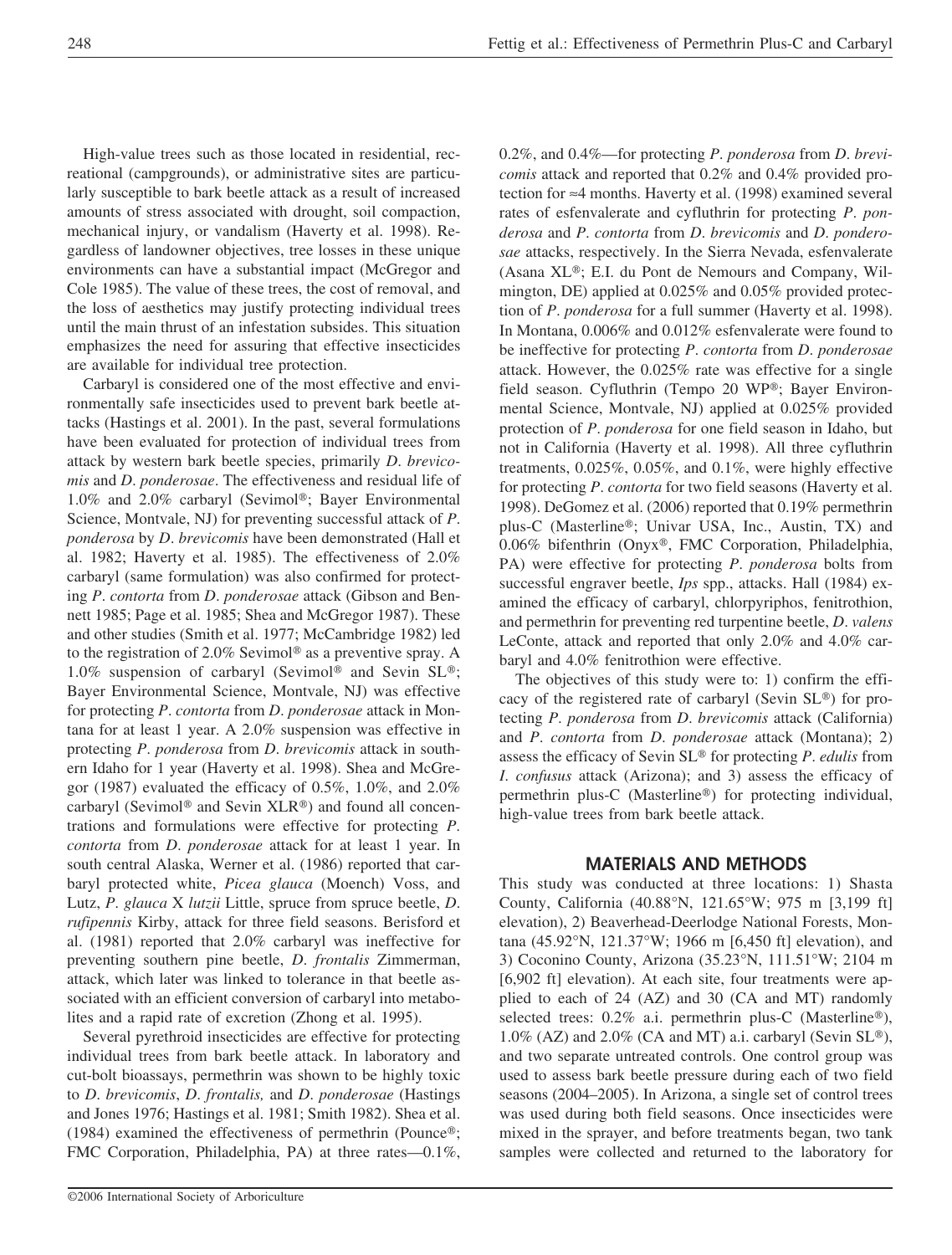subsequent analysis if questionable failures of efficacy were observed.

Insecticides were applied with an ATV (AZ) and trailormounted (CA and MT) hydraulic sprayer, which allowed treatment of the entire bole of each tree, until runoff, to a height of  $\approx$ 12 m (39.4 ft). This technique has been shown to result in at least 80% of the insecticide being applied to the tree bole (Haverty et al. 1983). The amount of insecticide (and water carrier) applied to each tree varied with diameter and species, the latter primarily as a result of differences in bark and crown architecture. On average, we applied 17.8 (4.7 gal), 19.5 (5.2 gal), and 3.8 L (1.0 gal) per tree for *P*. *ponderosa*, *P*. *contorta*, and *P*. *edulis*, respectively. All treatments were applied between 0630 and 1300 when wind speeds were <11 kph (6.8 mph). In California, insecticides were applied on 18 to 19 May 2004 to individual *P*. *ponderosa* (mean dbh = 39.9 cm  $[15.7 \text{ in}]$ ) when temperatures ranged from  $4.0^{\circ}$ C (39.2°F) to 15.5°C (60°F). In Montana, insecticides were applied to individual *P*. *contorta* (mean  $dbh = 27.7$  cm  $[10.9 \text{ in}])$  during 15 to 17 June 2004 when temperatures ranged from  $-2.0^{\circ}$ C (28.4°F) to 10.0°C (50°F). In Arizona, insecticides were applied to individual *P*. *edulis* (mean dbh  $= 14.8$  cm  $[5.8 \text{ in}]$ ) during 13 to 15 April 2004 when temperatures ranged from −1.0°C (30.2°F) to 16.0°C  $(60.8^{\circ}F).$ 

Sample trees were confirmed uninfested and located in areas with recent bark beetle activity. The spacing between adjacent trees was >100 m (328 ft) to enhance the likelihood that a sufficient number of beetles would be in the vicinity of each tree to rigorously test the efficacy of these treatments. All sample trees and the first set of untreated control trees were baited with appropriate species-specific lures (Phero Tech Inc., Delta, British Columbia, Canada) for 6 to 24 weeks (Tables 1 to 3) depending on beetle pressure in the area. The surviving treated trees in each treatment (if <7 were killed in 2004) and the second set of untreated controls (CA and MT) were rebaited in 2005.

#### **Table 1. The effectiveness of permethrin plus-C (Masterline) and carbaryl (Sevin SL) for protecting** *Pinus ponderosa* **from** *Dendroctonus brevicomis* **attack for two field seasons after treatment, Shasta County, California (40.88°N, 121.65°W), 2004 to 2005.**

| Treatment <sup>z</sup> | 2004 <sup>y</sup><br>mortality/n | $2005^x$<br>mortality/n | Cumulative<br>mortality/n |  |
|------------------------|----------------------------------|-------------------------|---------------------------|--|
| Masterline             | 2/30                             | 1/28                    | 3/30                      |  |
| Sevin SL               | 0/30                             | 0/30                    | 0/30                      |  |
| Untreated control      | 16/30                            | 12/30                   | 28/60                     |  |

z Applied 18 to 19 May 2004.

<sup>y</sup>Assessed 22 October 2004. Trees actively baited with racemic frontalin (1–3 mg/24 h), racemic *exo*-brevicomin (1–3 mg/24 h), and myrcene (15–20 mg/24 h) for 42 d.

x Assessed 29 October 2005. Trees actively baited for 84 d.

#### **Table 2. The effectiveness of permethrin plus-C (Masterline) and carbaryl (Sevin SL) for protecting** *Pinus contorta* **from** *Dendroctonus ponderosae* **attack for two field seasons after treatment, Beaverhead-Deerlodge National Forests, Montana (45.92°N, 121.37°W), 2004 to 2005.**

| Treatment <sup>z</sup> | 2004 <sup>y</sup><br>mortality/n | $2005^x$<br>mortality/n | Cumulative<br>mortality/n |
|------------------------|----------------------------------|-------------------------|---------------------------|
| Masterline             | 2/30                             | 14/27                   | $16/29^{w}$               |
| Sevin SL               | 0/30                             | 1/30                    | 1/30                      |
| Untreated control      | 30/30                            | 22/30                   | 52/60                     |

z Applied 15 to 17 June 2004.

<sup>y</sup>Assessed 16 to 17 September 2004. Trees actively baited with 80%-(-)*trans*-verbenol (1.5 mg/24 h) and racemic *exo*-brevicomin (0.3 mg/24 h) for 42 d.

x Assessed 27 to 28 September 2005. Trees actively baited for 42 d. wOne tree lost to wood cutting.

Tree mortality was assessed in April 2005 (AZ) and September (MT) and October (AZ and CA) 2004 to 2005. Treatments were considered to have sufficient beetle pressure if  $\geq 60\%$  of the untreated control trees died from bark beetle attack. Insecticide treatments were considered efficacious when <7 trees died as a result of bark beetle attack (Shea et al. 1984). These criteria were established based on a sample size of 22 to 35 trees/treatment and the test of the null hypothesis, Ho:S (survival  $\geq 90\%$ ). These parameters provide a conservative binomial test ( $\alpha = 0.05$ ) to reject Ho when more than six trees die. This experimental design is accepted as the standard for such evaluations and provides a very conservative test of efficacy (Haverty et al. 1998). Efficacy was monitored for two field seasons after insecticide treatment.

#### **RESULTS**

#### **California:** *D. brevicomis* **and** *P. ponderosa*

In 2004 and 2005, beetle pressure was insufficient to adequately challenge the treatments because <60% of untreated

#### **Table 3. The effectiveness of permethrin plus-C (Masterline) and carbaryl (Sevin SL) for protecting** *Pinus edulis* **from** *Ips confusus* **attack for two field seasons after treatment, Coconino County, Arizona (35.23°N, 111.51°W), 2004 to 2005.**

| Treatment <sup>2</sup> | 2004 <sup>y</sup><br>mortality/n | $2005^x$<br>mortality/n | Cumulative<br>mortality/n |
|------------------------|----------------------------------|-------------------------|---------------------------|
| Masterline             | 1/24                             | 1/23                    | 2/24                      |
| Sevin SL               | $0/23^{w}$                       | 0/23                    | 0/23                      |
| Untreated control      | 5/24                             | 1/19                    | 6/24                      |

z Applied 13 to 15 April 2004.

y Assessed April 2005. Trees actively baited with racemic ipsenol (0.1–0.3 mg/24 h), racemic ipsdienol (0.1–0.3 mg/24 h), and 83%-(–)-*cis*-verbenol (1–2 mg/24 h) for 168 d.

x Assessed October 2005. Trees actively baited for 168 d.

wOne tree lost to wood cutting.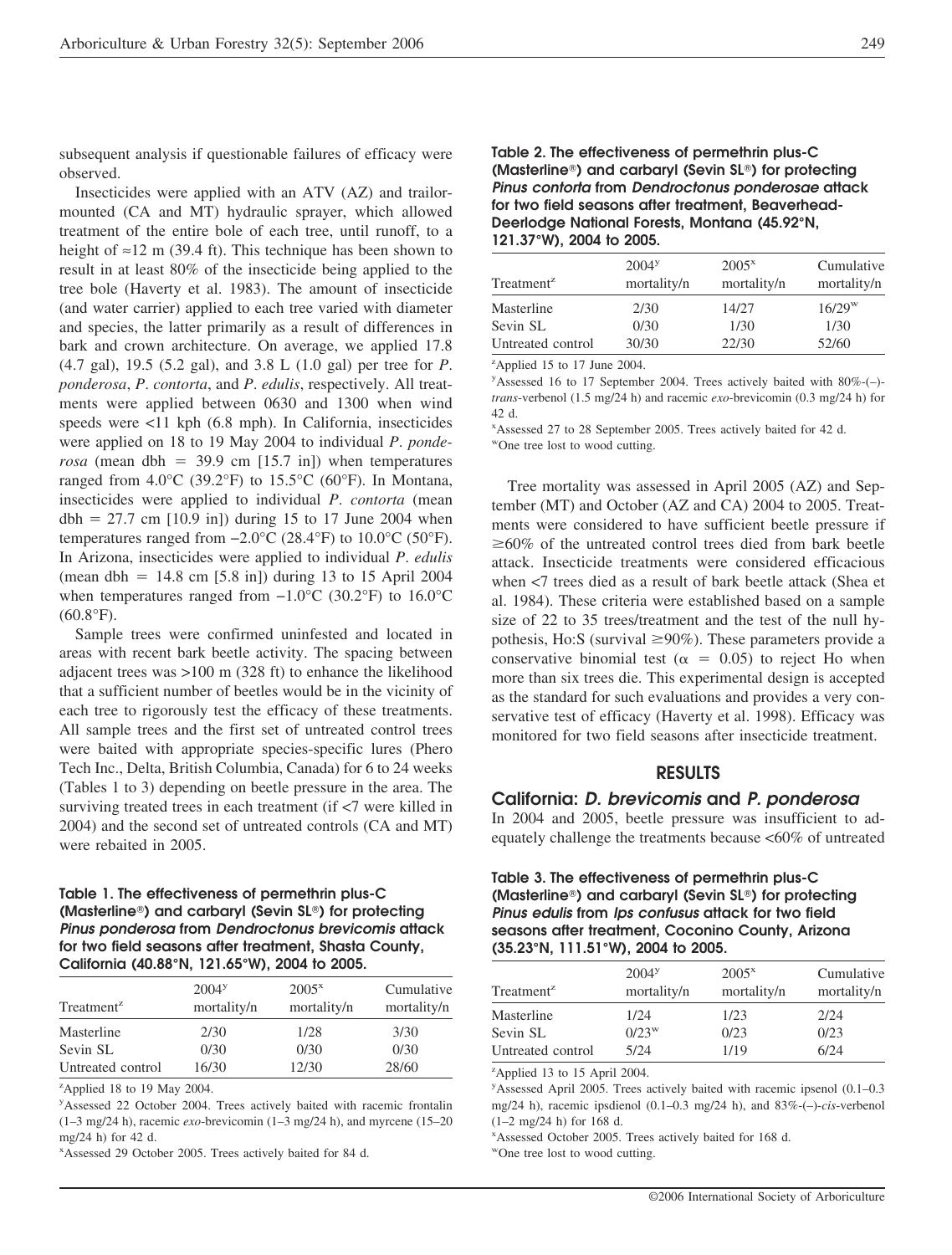controls died from *D*. *brevicomis* attack (Shea et al. 1984). During the initial field season, 6.7% of Masterline®-treated P. *ponderosa* died from bark beetle attack, whereas 53.0% mortality was observed in the untreated controls (Table 1). If two additional control trees had died, bark beetle pressure would have been sufficient to make definitive estimates of efficacy (Shea et al. 1984), and we would have concluded that both Masterline® and Sevin SL® were efficacious during the first field season. In 2005, only 3.6% of Masterline®-treated trees died, whereas 40% mortality was observed in the untreated control (Table 1). No Sevin SL®-treated trees died during the experiment.

## **Montana:** *D. ponderosae* **and** *P. contorta*

In 2004 and 2005, beetle pressure was sufficient to adequately challenge these treatments (Shea et al. 1984). Masterline<sup>®</sup> provided one field season of efficacy (6.7% mortality), but in 2005, a significant number of Masterline®-treated trees died from *D*. *ponderosae* attacks (58.5% mortality) (Table 2). Sevin SL® was efficacious during both field seasons with 0% and 3.3% mortality observed in 2004 and 2005, respectively. Bark beetle pressure was extremely heavy during this evaluation as indicated by the mortality levels reported for the untreated controls (Table 2).

## **Arizona:** *I. confusus* **and** *P. edulis*

In 2004 and 2005, beetle pressure was insufficient to adequately challenge the treatments because <60% of untreated controls died from *I. confusus* attack (Shea et al. 1984). In 2004, 4.2% of Masterline®-treated *P. edulis* died from bark beetle attack, whereas 20.8% mortality was observed in the untreated control (Table 3). During the second field season, 4.3% of Masterline®-treated *P. edulis* died from bark beetle attack, but only 5.3% mortality was observed in the untreated control (Table 3). No Sevin SL®-treated trees died during the experiment.

### **DISCUSSION**

Carbaryl is considered by many to be the most effective and environmentally safe insecticide used to prevent bark beetle attacks on individual trees (Hastings et al. 2001). In this study, 2.0% a.i. carbaryl (Sevin SL®) was effective for protecting *P*. *contorta* from *D*. *ponderosae* attack for two field seasons, which agrees with results from other authors (Gibson and Bennett 1985; Page et al. 1985; Shea and McGregor 1987). Furthermore, in both Arizona and California, no mortality was observed on Sevin SL®-treated trees. The Arizona data are the first report of the effectiveness of carbaryl for preventing *I*. *confusus* attack and suggest that 1.0% a.i. may be effective for protecting *P*. *edulis*. Carbaryl remains a good choice for control purposes because of its effectiveness, residual activity, low cost, and moderate mammalian toxicity (Hastings et al. 2001).

Pyrethroid insecticides offer an excellent alternative to carbaryl. They cause fewer environmental disruptions, have lower mammalian toxicities, and are effective in very small quantities (Haverty et al. 1998). Masterline® is a rather novel and unique formulation of permethrin containing methyl cellulose (i.e., "plus-C"). The process is thought to increase efficacy and stability by reducing drift, evaporation, and photo, chemical, and biologic degradation of the permethrin molecule. The Masterline® emulsifiable formulation contains 38.0% permethrin, which is slightly higher than that of Astro<sup>®</sup> (36.8%). However, Masterline<sup>®</sup> is registered for use on conifers at rates significantly below that of Astro® (i.e.,  $0.2\%$ versus 0.5%, respectively).

The data contained here regarding Masterline® is the first published report on its effectiveness for preventing bark beetle attack on individual trees. Our results suggest that one field season of efficacy can be expected even under the most significant of infestations (Table 2), which is similar to that described for other formulations of permethrin (Shea et al. 1984). Based on these results, claims regarding increased efficacy over conventional permethrin formulations such as Astro<sup>®</sup> should be viewed with skepticism until such trials are conducted. We conclude that Masterline® is an effective individual tree protection tool, but repeated annual applications will be necessary if multiyear control is desired.

**Acknowledgments.** We thank S.R. McKelvey (Pacific Southwest Research Station, USDA Forest Service, Placerville, CA); G. Kempton and T. Eckberg (Forest Health Protection, USDA Forest Service, Coeur d'Alene, ID); and V. Bunker, T.S. Davis, A. Garcia, C. Hayes, L. Kie, K. Murray, M. Shaffer, and A. Somerville (University of Arizona, Cooperative Extension, Flagstaff, AZ) for technical assistance. In addition, we thank D. Conover and J. Eacker (Fruit Grower's Supply Co., Burney, CA); T. Sexton (Jefferson RD, Beaverhead/Deerlodge NF); and the Northern Arizona University/ Arizona State Land Department Centennial Forest for providing access to study locations. We also thank T. Worster (Univar USA Inc., Austin, TX) and C. Olsen (Bayer Environmental Science, Wildomar, CA) for their helpful insights during this study. Univar USA Inc. and Bayer Environmental Science provided the insecticides. This research was supported, in part, by a grant from Univar USA Inc. (Forest Service Collection Agreement No. 04-CO-11272138- 403) to C.J.F.

This article was written and prepared by U.S. government employees on official time and it is, therefore, in the public domain and not subject to copyright.

## **LITERATURE CITED**

Berisford, C.W., U.E. Brady, and I.R. Ragenovich. 1981. Residue studies. In Field and Laboratory Evaluations of Insecticides for Southern Pine Beetle Control. Hastings, F.L., and J.E. Costner, Eds. Gen. Tech. Rep. SE 21. US Department of Agriculture, Forest Service, Southeastern Forest Experiment Station, Asheville, NC.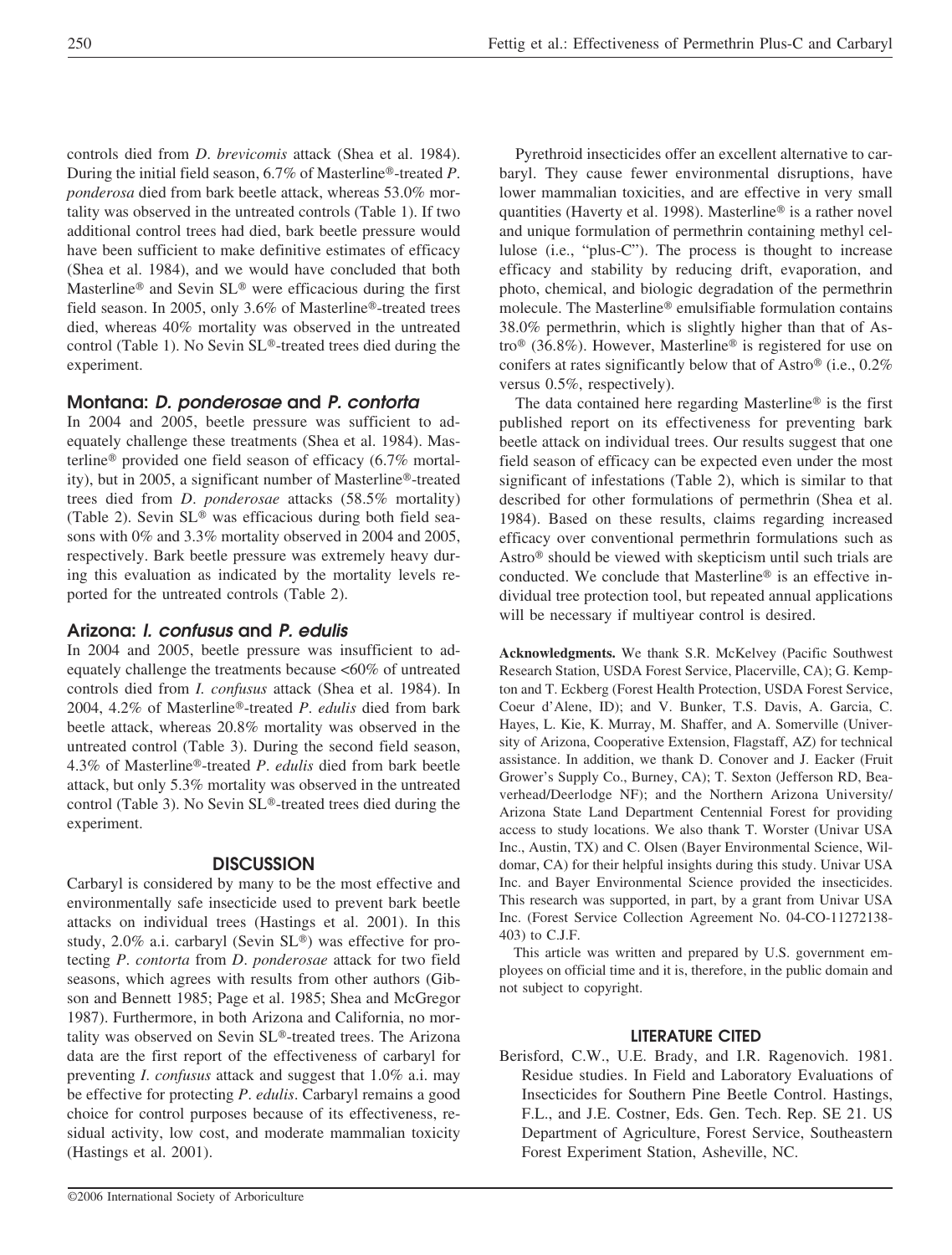- DeGomez, T.E., C.J. Hayes, J.A. Anhold, J.D. McMillin, K.M. Clancy, and P.P. Bosu. 2006. Evaluation of insecticides for protecting southwestern ponderosa pines from attack by engraver beetles (Coleoptera: Curculionidae, Scolytinae). Journal of Economic Entomology 99: 393–400.
- Furniss, R.L., and V.M. Carolin. 1977. Western Forest Insects. Misc. Pub. 1339, US Department of Agriculture, Forest Service.
- Gibson, K.E., and D.D. Bennett. 1985. Effectiveness of carbaryl in preventing attacks on lodgepole pine by the mountain pine beetle. Journal of Forestry 83:109–112.
- Hall, R.W. 1984. Effectiveness of insecticides for protecting ponderosa pines from attack by the red turpentine beetle (Coleoptera: Scolytidae). Journal of Economic Entomology 77:446–448.
- Hall, R.W., P.J. Shea, and M.I. Haverty. 1982. Effectiveness of carbaryl and chlorpyriphos for protecting ponderosa pine trees from attack by western pine beetle (Coleoptera: Scolytidae). Journal of Economic Entomology 75: 504–508.
- Hastings, F.L., E.H. Holsten, P.J. Shea, and R.A. Werner. 2001. Carbaryl: a review of its use against bark beetles in coniferous forests of North America. Environmental Entomology 30:803–810.
- Hastings, F.L., and A.S. Jones. 1976. Contact Toxicity of 29 Insecticides to Southern Pine Beetle Adults. Res. Note SE 45. US Department of Agriculture, Forest Service, Southeastern Forest Experiment Station, Asheville, NC.
- Hastings, F.L., A.S. Jones, and C.K. Franklin. 1981. Screening tests. In Field and Laboratory Evaluations of Insecticides for Southern Pine Beetle Control. Hastings, F.L., and J.E. Coster, Eds. Gen. Tech. Rep. SE 21. US Department of Agriculture Forest Service, Southeastern Forest Experiment Station, Asheville, NC.
- Haverty, M.I., M. Page, P.J. Shea, J.B. Hoy, and R.W. Hall. 1983. Drift and worker exposure resulting from two methods of applying insecticides to pine bark. Bulletin of Environmental Contamination and Toxicology 30:223–228.
- Haverty, M.I., P.J. Shea, and R.W. Hall. 1985. Effective residual life of carbaryl for protecting ponderosa pine from attack by the western pine beetle (Coleoptera: Scolytidae). Journal of Economic Entomology 78:197–199.
- Haverty, M.I., P.J. Shea, J.T. Hoffman, J.M. Wenz, and K.E. Gibson. 1998. Effectiveness of Esfenvalerate, Cyfluthrin, and Carbaryl in Protecting Individual Lodgepole Pines and Ponderosa Pines from Attack by *Dendroctonus* spp. Res. Pap. 237. US Department of Agriculture, Forest Service, Pacific Southwest Research Station, Albany, CA.
- McCambridge, W.F. 1982. Field tests of insecticides to protect ponderosa pine from the mountain pine beetle (Coleoptera: Scolytidae). Journal of Economic Entomology 75:1080–1082.
- McGregor, M.D., and W.E. Cole. 1985. Integrating Management Strategies for the Mountain Pine Beetle With Multiple Resource Management of Lodgepole Pine Forests. Gen. Tech. Rep. 174. US Department of Agriculture, Forest Service, Intermountain Forest and Range Experiment Station, Ogden, UT.
- Miller, J.M., and F.P. Keen. 1960. Biology and Control of the Western Pine Beetle. Misc. Pub. 800. US Department of Agriculture, Forest Service.
- Page, M., M.I. Haverty, and C.E. Richmond. 1985. Residual Activity of Carbaryl Protected Lodgepole Pine Against Mountain Pine Beetle, Dillon, Colorado, 1982 and 1983. Res. Note 375. US Department of Agriculture, Forest Service, Pacific Southwest Research Station, Berkeley, CA.
- Shea, P.J., M.I. Haverty, and R.W. Hall. 1984. Effectiveness of fenitrothion and permethrin for protecting ponderosa pine from attack by western pine beetle. Journal of the Georgia Entomological Society 19:427–433.
- Shea, P.J., and M.D. McGregor. 1987. A new formulation and reduced rates of carbaryl for protecting lodgepole pine from mountain pine beetle attack. Western Journal of Applied Forestry 2:114–116.
- Smith, R.H. 1982. Log Bioassay of Residual Effectiveness of Insecticides Against Bark Beetles. Res. Paper 168. US Department of Agriculture, Forest Service, Pacific Southwest Research Station, Berkeley, CA.
- Smith, R.H., G.C. Trostle, and W.F. McCambridge. 1977. Protective spray tests on three species of bark beetles in the western United States. Journal of Economic Entomology 70:119–125.
- USDA Forest Service. 2002. Forest Pest Conditions in California—2002. California Department of Forestry and Fire Protection, Sacramento, CA.
- ———. 2004. Forest Insect and Disease Conditions in the Southwestern Region—2003. R3-04-02. US Department of Agriculture, Forest Service, Albuquerque, NM.
- Werner, R.A., F.L. Hastings, E.H. Holsten, and A.S. Jones. 1986. Carbaryl and lindane protect white spruce (*Picea glauca*) from attack by spruce beetle (*Dendroctonus rufipennis*) (Coleoptera: Scolytidae) for three growing seasons. Journal of Economic Entomology 79: 1121–1124.
- Wilent, S. 2005. Mountain Pine Beetles Threaten Canadian, US Forests. The Forestry Source, May 2005, Society of American Foresters, Bethesda, MD.
- Wood, S.L. 1982. The bark and ambrosia beetles of North and Central America (Coleoptera: Scolytidae), a taxonomic monograph. Great Basin Naturalist Memoirs No. 6.
- Zhong, H., F.L. Hastings, F.P. Hain, and W.C. Dauterman. 1995. Comparison of the metabolic fate of carbarylnaphthyl-1-14C in two beetle species (Coleoptera: Scolytidae). Journal of Economic Entomology 88:551–557.